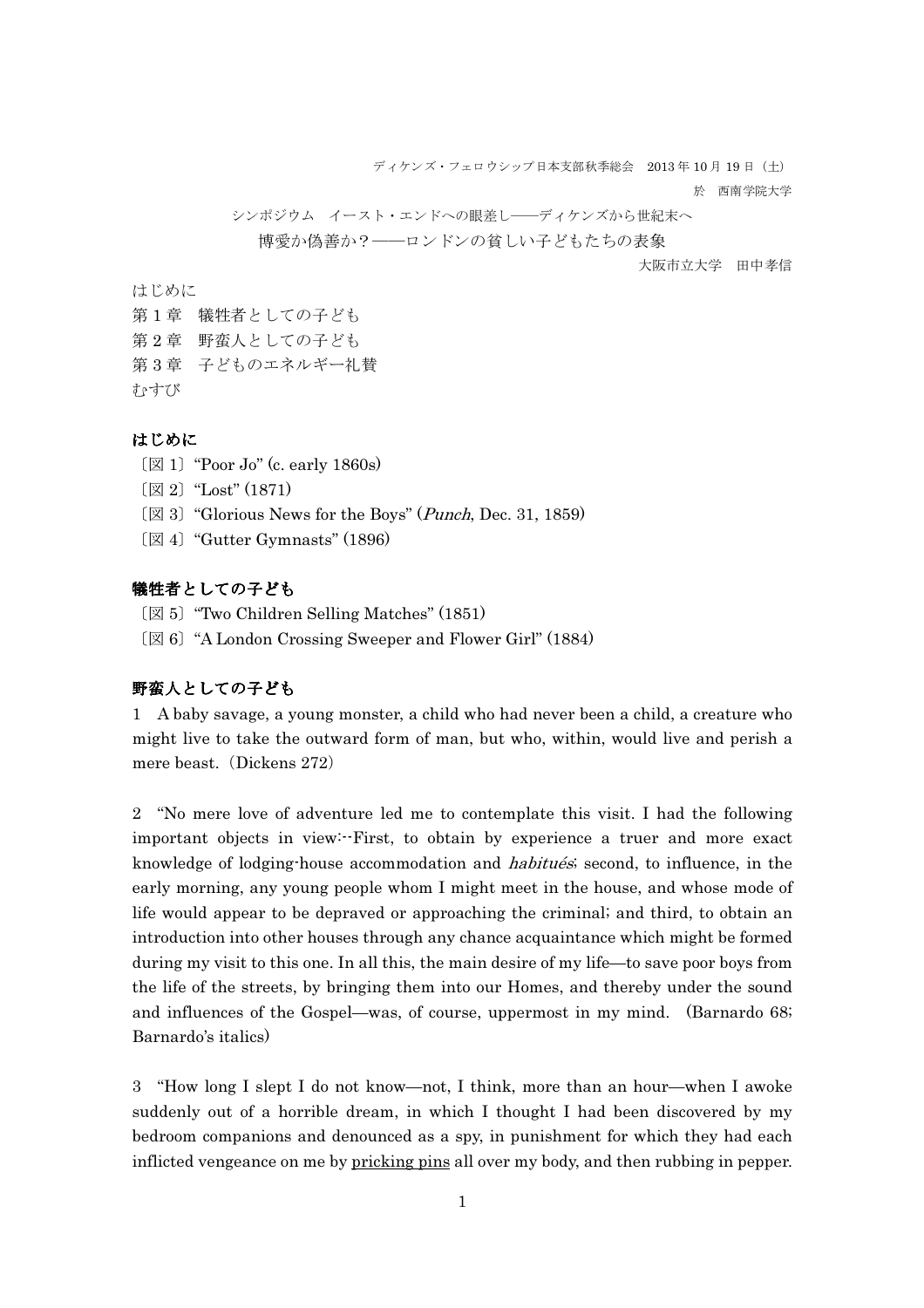I appealed against their cruelty: I struggled, but in vain; and now the pins came to my face, and it seemed as though in my eyes and nose the pepper was pushed; smarting, burning, almost maddening me! Aiming a blow at my assailants, I rolled out of bed, and suddenly awoke from my uneasy slumbers, to find that there was horrible reality in the brief vision; for while I lay now quite wakeful in the bed, to which I had returned, the sensations which I had just experienced in my sleep were found to be no mere fancies! The gas was still burning; I looked at my hand and arm, which were pricking and smarting intolerably. They were covered with blotches and wheals. Alarmed, I sat up in bed, and—then understood it all. Dear reader, do not accuse me of exaggeration as you peruse these lines; but the simple truth is, that the sheet was almost brown with myriads of moving insects, which seemed to regard my bed and my body as their rightful property. What was I to do? I called to Mick. He did not hear me. Leaping from the bed and turning the gas-jet on full, I noticed that the floor, the walls, the ceiling were equally discoloured. In fact, the place teemed with them. I was now suffering frightfully; many of the creatures were perambulating over my person, feasting upon me at leisure. I could have shouted in my agony. I scraped up from my bed a handful, which I crushed, threw upon the floor, and repeated the operation until I grew sick. Reaching Mick's bed, I shook him lustily, and shouted as loudly as I dared, 'Get up; get up at once! I must go out, or I shall go mad!' (71-72)

〔図 7〕one of Barnardo's "contrasting" portraits of children

4 The story, of course, was original and designated by me to picture the life and to show that children brought up in such surroundings had no chance of a decent life. (Morrison, Appendix 168)

5 "Jago! Jago hold tight!"

Thin, wasted and shaken, Dicky fought like a tiger. He had no stick till he floored a Dove-Laner and took his from him, but then he bludgeoned apace, callous to every blow, till he fought through the thick, and burst out at the edge of the fray. He pulled his cap tight, and swung back, almost knocking over, but disregarding, a leather-aproned, furtive hunchback, who turned and came at his heels.

"Jago! Jago hold tight!" yelled Dicky Perrot. "Come on, Father Sturt's boys!" (164)

6 What was this unendurable stupor that clung about him like a net? He knew everything clearly enough, but it was all in an atmosphere of dull heedlessness. There would be some relief in doing something violent—in smashing something to little pieces with a hammer. (163)

7 He was laid out in the surgery. A crowd stood about the door, while Father Sturt went in. The vicar lifted his eyebrows questioningly, and the surgeon shook his head. It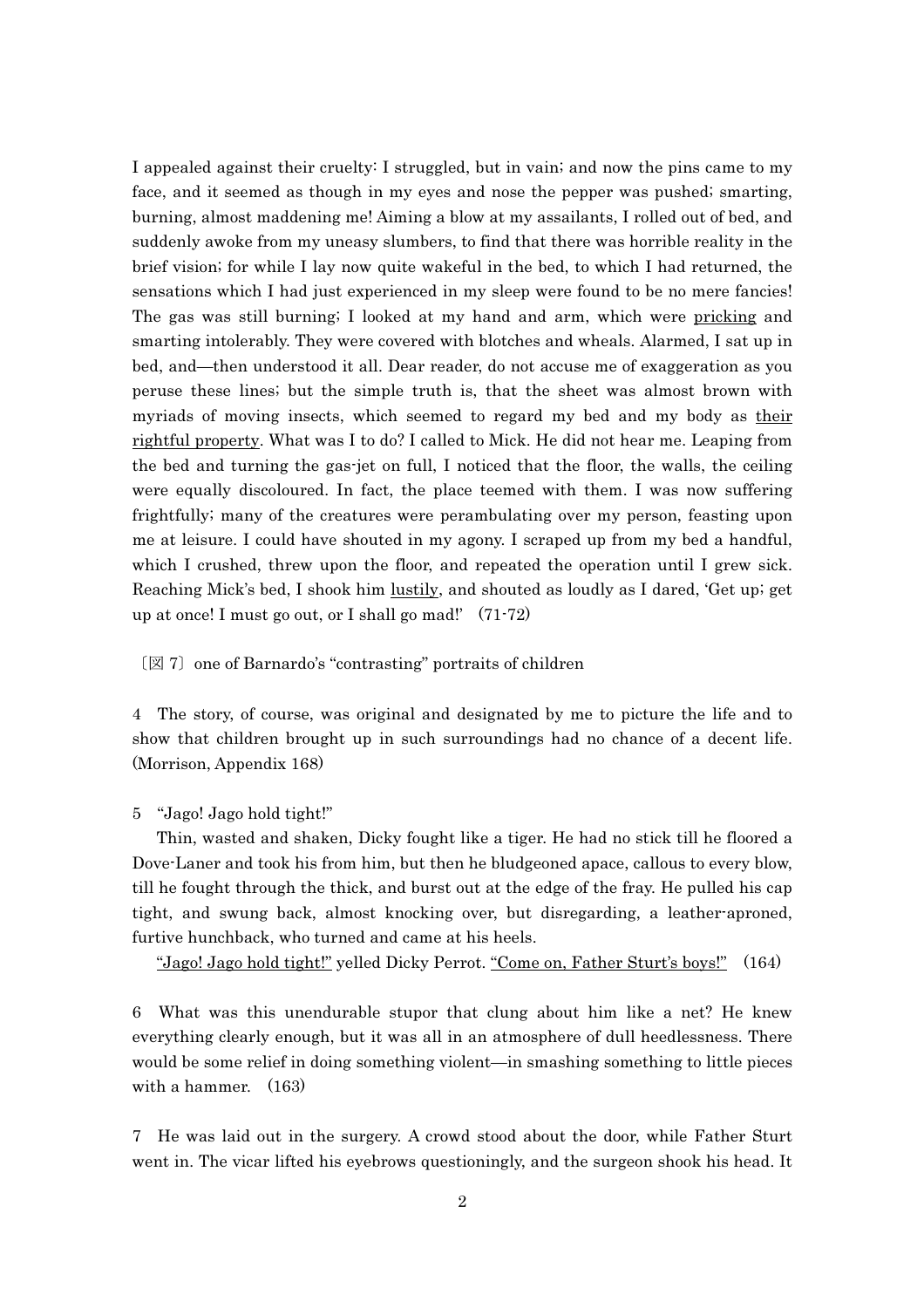was a matter of minutes.

 Father Sturt bent over and took Dicky's hand. "My poor Dicky," he said, "who did this?"

 "Dunno, Fa'er." The lie—the staunch Jago lie. Thou shalt not nark. "Fetch mother an' the kids, Fa'er!" "Yes, my boy?" "Tell Mist' Beveridge there's 'nother way out—better." (164-65)

8 "Is there a child in all this place that wouldn't be better dead—still better unborn? But does a day pass without bringing you just such a parishioner? Here lies the Jago, a nest of rats, breeding, breeding, as only rats can; and we say it is well. On high moral grounds we uphold the right of rats to multiply their thousands. Sometimes we catch a rat. And we keep it a little while, nourish it carefully, and put it back into the nest to propagate its kind." (133)

9 I have remarked in more than one place the expression of a foolish fancy that because the houses of the Old Jago have been pulled down, the Jago difficulty has been cleared out of the way. That is far from being the case. The Jago, as mere bricks and mortar, is gone. But the Jago in flesh and blood still lives, and is crowding into neighbourhoods already densely over-populated. (Preface to the Third Edition 8)

# 子どものエネルギー礼賛

10 East End boys are no doubt mischievous, and even destructive creatures. So, for that matter, are all boys. If their brethren of the upper class do not break out in the same way as the urchin East Enders, that is because the march of refinement through the West End has trodden out the old race of small boys and girls, and has replaced them by little men and women whose only childhood will be reached in their dotage. (Escott 124)

11 Perhaps of all the problems he had to tackle at Oxford House, the work among lads most attracted him. He has always loved and understood boys and they instinctively love and trust him. He knows that deep in nearly all of them, even the roughest, there lies a sensitiveness and power of affection far surpassing that of a woman, and those rough Bethnal Green lads responded with all the generosity of youth to the affection and comprehension, free from any touch of patronage, of this fisher of men and his young Oxford disciples. (Colson 32)

12 It has been said that the heart of a boy is half angel, half savage. In the boys we are considering there are no half tints: the lights and shades stand out in strong relief; but though at first view the lurid lights of the savage element alone appear, there is a rich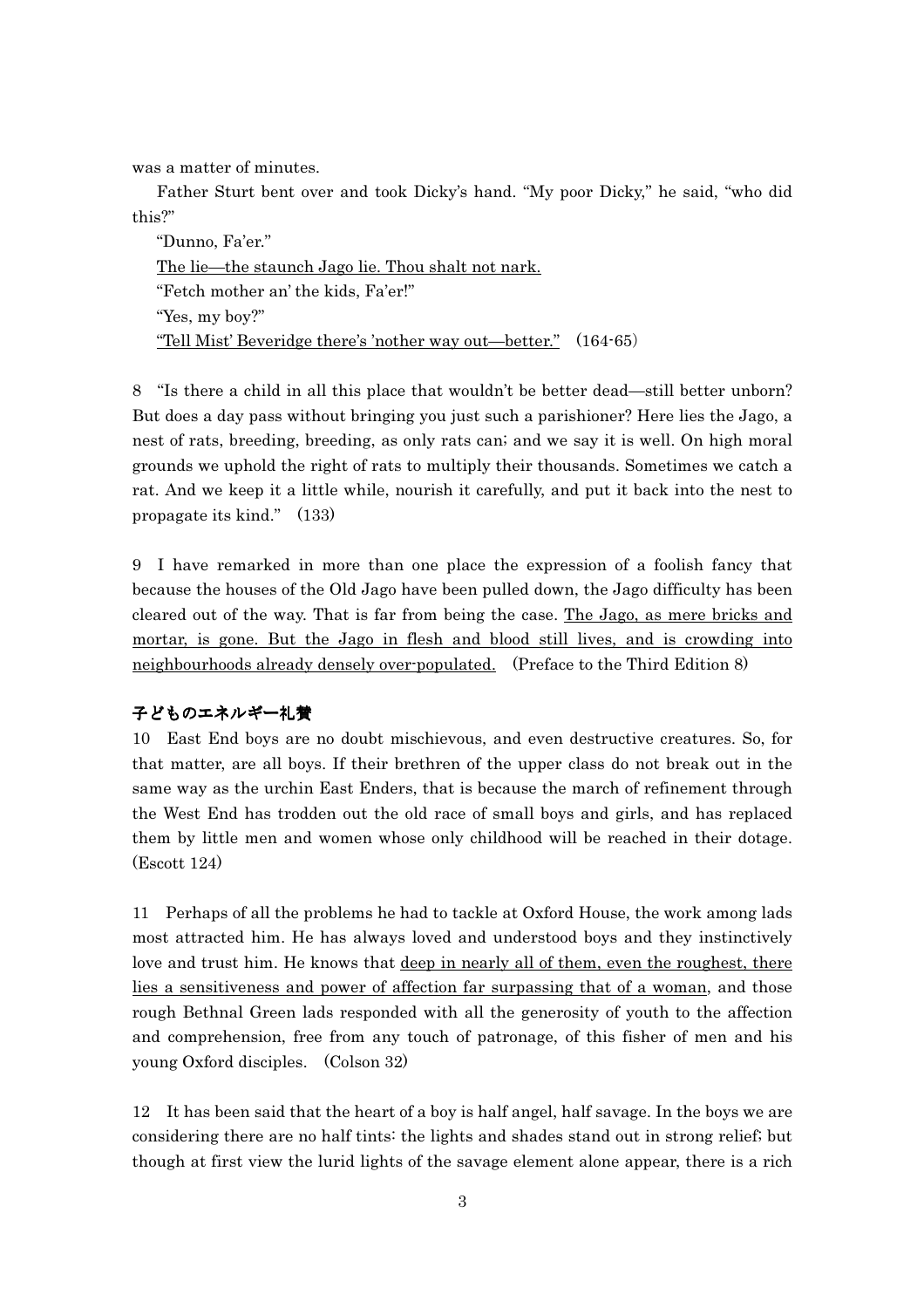background formed of the finer shades of the angel element, waiting for the skilled hand to bring forward and develop till the two unite into a harmonious character. Therein lies the charm of it. (Urwick xiii-xiv)

# むすび

〔図 8〕"Sarah Burge" (Jan. 5, 1883)

13 "I bears the cold—you must….No; I never see any children crying—it's no use." (Mayhew 1: 151)

14 Collars and ties are now almost as common as rags were a few years ago; the bare-footed ragamuffin of popular imagination figures still as the frontispiece to well-meaning philanthropic appeals, but is no longer a common object of the streets. He is found occasionally in some of the poorest parts of London, especially in the Irish quarters; but even there the civilising influence of the Board School has made him the exception instead of the rule. (Urwick xi)

#### 引用文献

- Barnardo, Mrs. and James Marchant. Memoirs of the Late Dr. Barnardo. London: Hodder and Stoughton, 1907.
- Colson, Percy. Life of the Bishop of London: An Authorised Biography. London: Jarrolds, 1935.

Dickens, Charles. The Haunted Man. 1848. The Christmas Books. Vol. 2. Ed. Michael Slater. Harmondsworth: Penguin, 1977. 2 vols.

- Escott, Thomas Hay Sweet. Social Transformations of the Victorian Age. London: Seeley, 1897.
- Houfe, Simon. *John Leech and the Victorian Scene*. London: Antique Collectors' Club, 1984.

May, Phil. Gutter-snipes. 1896. New York: R. H. Russell, 1899.

- Mayhew, Henry. London Labour and the London Poor. 1861-62. Vol. 1. London: Frank Cass, 1967. 4 vols.
- Morrison, Arthur. A Child of the Jago. 1896. Oxford: OUP, 2012.
- Stretton, Hesba. Jessica's First Prayer. 1867. Philadelphia: Henry Altemus, 1897.
- Urwick, Edward Johns, ed. Studies of Boy Life in Our Cities. London: Dent, 1904.
- Wagner, Gillian and Valerie Lloyd. The Camera and Dr. Barnardo. London: National Portrait Gallery, 1974.

Whiteing, Richard. No. 5 John Street. London: Grant Richards, 1899.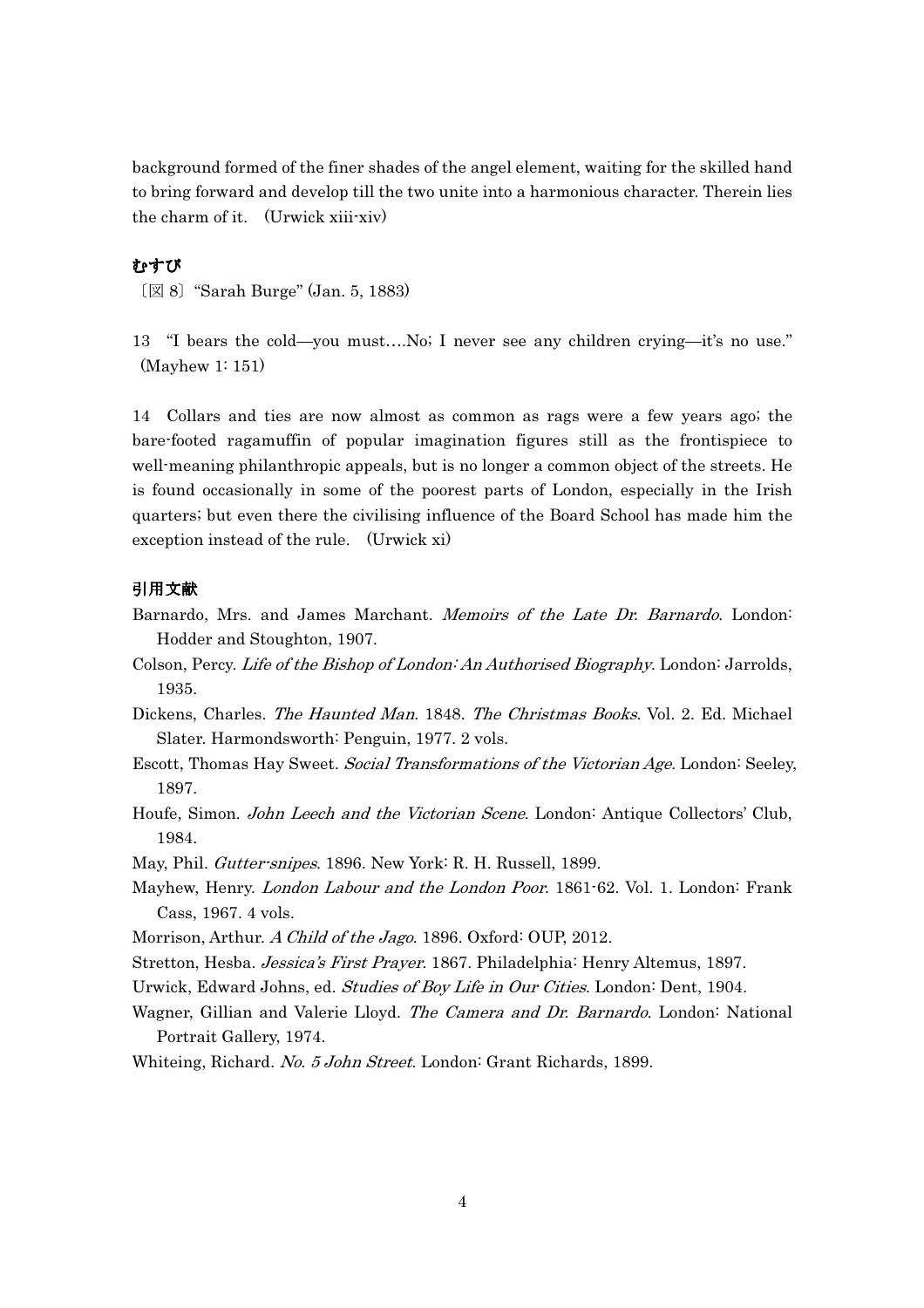

 $\mathbb{Z}$  1) "Poor Jo" (c. early 1860s)



〔図 2〕"Lost" (1871)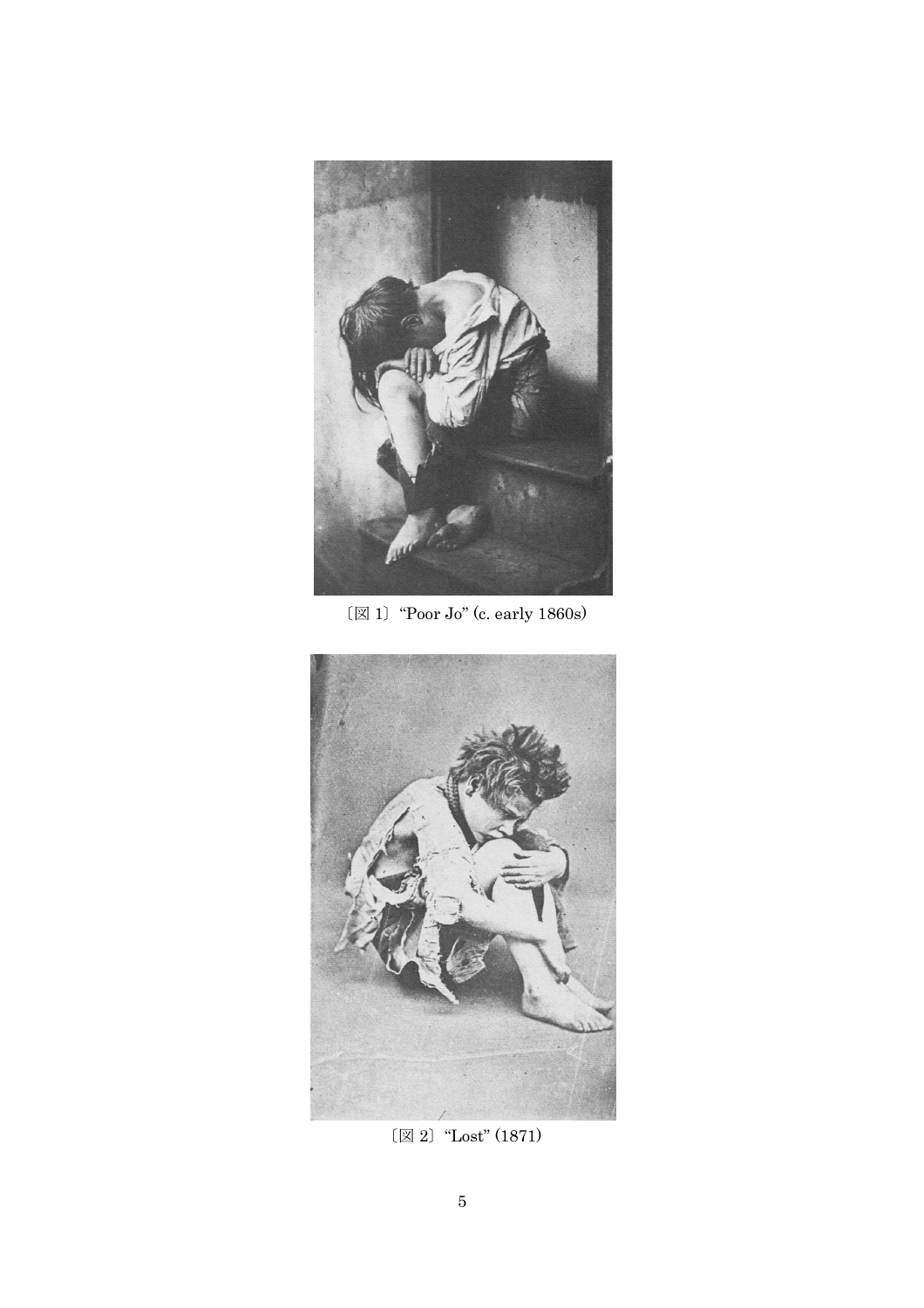

HI! LO 〔図 3〕"Glorious News for the Boys" (1859)



〔図 4〕"Gutter Gymnasts" (1896)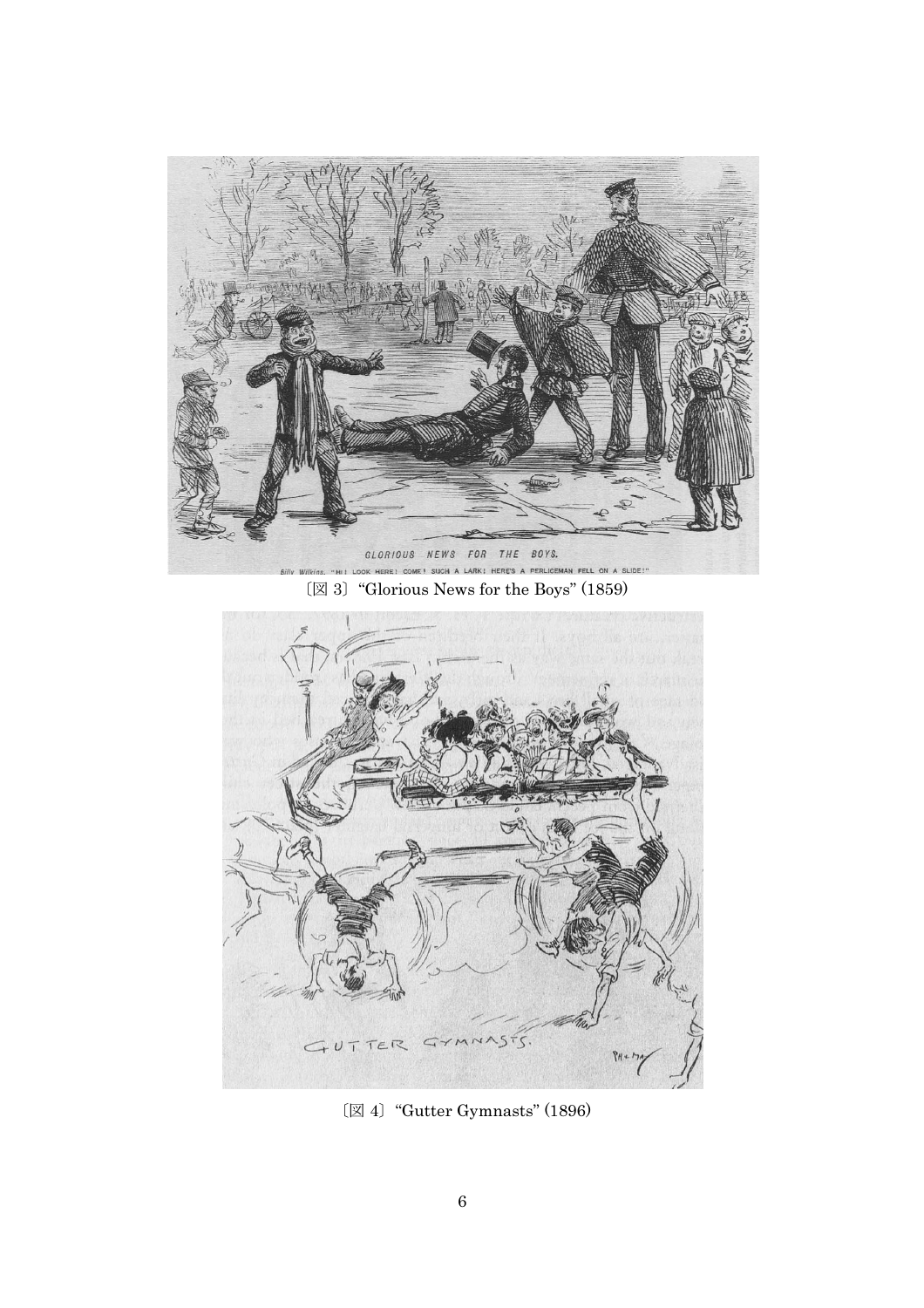

〔図 5〕"Two Children Selling Matches" (1851)



〔図 6〕"A London Crossing Sweeper and Flower Girl" (1884)